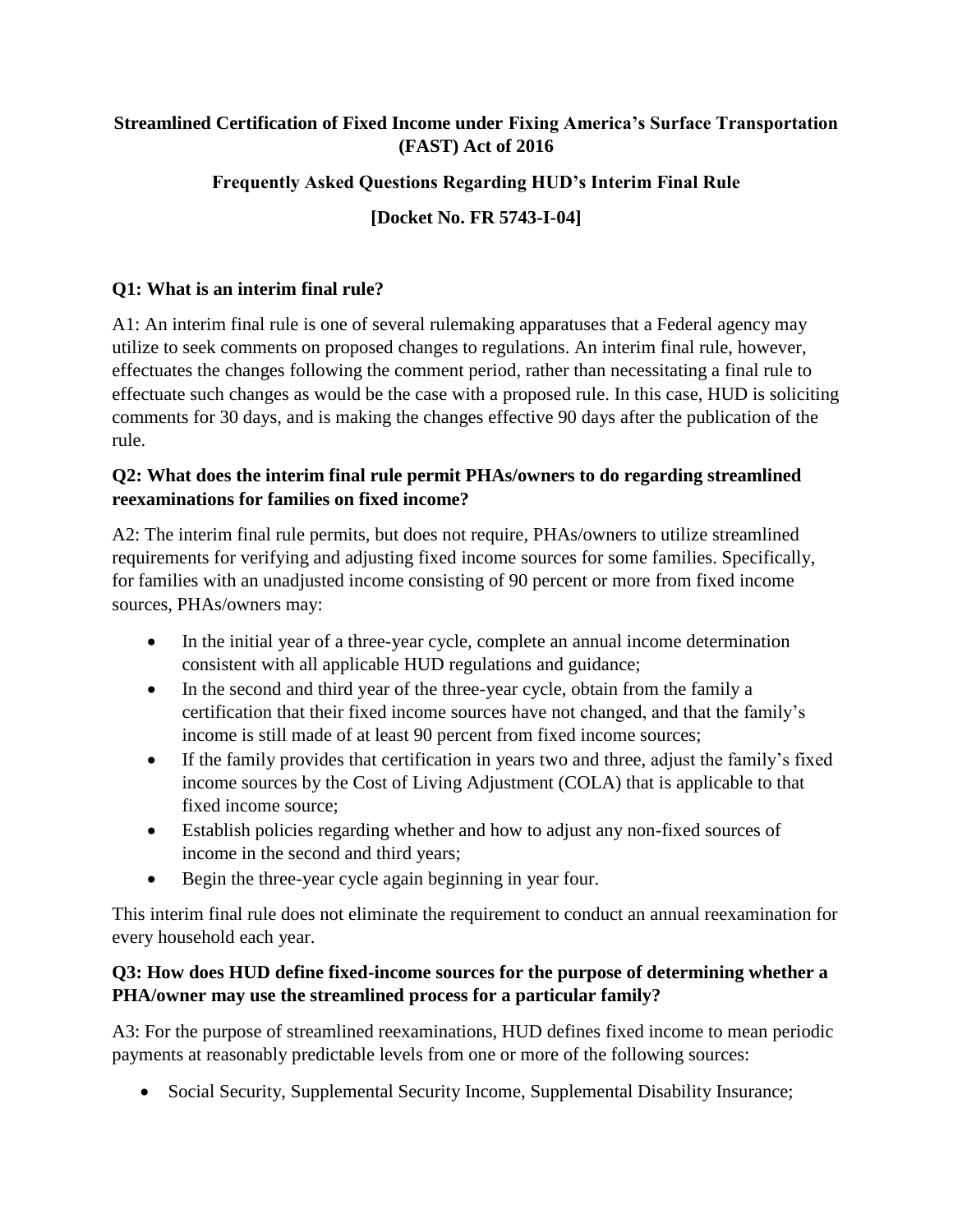- Federal, state, local, or private pension plans;
- Annuities or other retirement benefit programs, insurance policies, disability or death benefits, or other similar types of periodic receipts; or
- Any other source of income subject to adjustment by a verifiable COLA or current rate of interest.

This definition is currently found in Housing Notice 2016-09 and PIH Notice 2016-05.

### **Q4: How does the PHA/owner identify and verify the COLA applicable to each fixed income source?**

A4: PHAs/owners may rely on either public information related to a specific COLA or they must obtain third-party documentation of the applicable COLA. For example, for Social Security income, a PHA/owner may rely on the publicly available COLA, rather than relying on thirdparty documentation. PHAs/owners must properly document any fixed source of income, and the applicable COLA or interest adjustment for each specific fixed source of income.

# **Q5: Is this flexibility only available for elderly or disabled families?**

A5: No, this flexibility is available to any family with fixed-income sources totaling at least 90 percent of the family's unadjusted income.

### **Q6: How is this flexibility different than the flexibility provided through HUD's streamlining rule published in 2016?**

A6: Although similar, there are two differences between the final streamlining rule and this interim final rule. Specifically,

- The FAST Act applies to households (all family members) with at least 90 percent fixed income sources, while the streamlining rule applies to any family member with at least one fixed income source.
- The streamlining rule requires PHAs/owners to verify and adjust non-fixed income sources annually, while the FAST Act interim final rule gives PHAs/owners discretion regarding whether to verify and adjust non-fixed income.

### **Q7: Does the FAST Act interim final rule replace the final streamlining rule?**

A7: Not in its entirety. The FAST Act does not eliminate the flexibility provided for in the streamlining rule. However, it does amend HUD's regulations to expand the flexibility for some families, while retaining the flexibility to apply streamlined income reviews for any family with a fixed income source.

### **Q8: What programs may use this flexibility?**

A8: The change pertaining to annual income reviews in the interim rule applies to the public housing, housing choice voucher (HCV) and project-based section 8 (PBRA) programs.